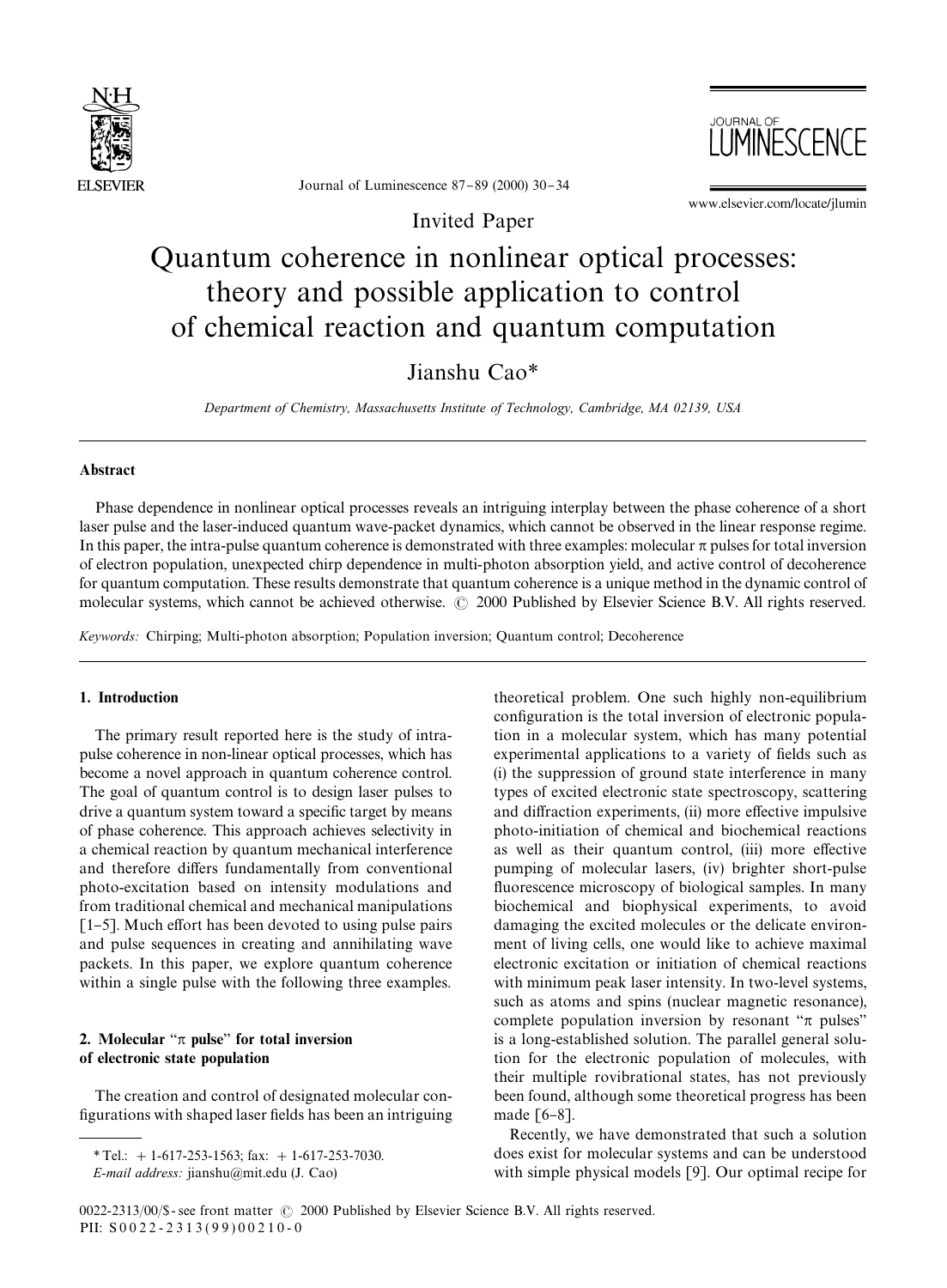molecular " $\pi$  pulses" consists of three ingredients: (i) sufficiently broad bandwidth to include all significant rovibronic transition frequencies between the two electronic states, (ii) large positive frequency chirp, limited by the time period when dissipative effects becomes appreciable, and (iii) high laser intensity, limited by the threshold where multi-photon processes take place. The "magic" of the positive chirp can be explained by vibrational coherence in the femtosecond regime and by adiabatic passage in the picosecond regime. Furthermore, by using a chirped pulse, the peak intensity of the field can be lowered below the threshold of multi-photon ionization and other nonlinear effects.

To understand the magic of positive chirp, a classicallike wave packet picture is most convenient for describing the "coherence" between the evolution of the femtosecond light field and the superposition of vibrational states it creates on a given electronic state [10]. Vibrational wave packets propagate on the two electronic potential energy surfaces shown in Fig. 1, and amplitude is transfered between them when the vertical transition is resonant with the instantaneous frequency of the optical pulse. Thus, optimal electronic state inversion occurs when the evolution of light frequency is opposite to the evolution of resonant frequency due to wave packet motion, in the sense that the instantaneous peak photon energy is increasing with time (positive chirp,  $c' > 0$ ) while  $V_e - V_g$  for the molecular wave packet is decreasing. In addition, with a large frequency chirp rate, adiabatic inversion by frequency sweeping becomes evident as the broad bandwidth of the  $\pi$  pulse can lock all the transitions between the electronic states.

Numerical results for a displaced oscillator, LiH and other molecules indicate that essentially complete electronic inversion of molecules can indeed be achieved by introducing positive frequency chirp in intense ultrafast laser pulses [9]. In Fig. 2, the inversion probability for LiH molecules is plotted as a function of linear frequency chirp rate  $c'$  for two values of peak intensity. The initial state for Fig. 2 is assumed to be the ground vibrational, rotational, and electronic state, that is,  $v = M = J = 0$ . As can be seen, the positive chirp consistently leads to high inversion probabilities, with complete inversion of over 99% for the higher-intensity curve. As expected, there is an overall increase of inversion probability with the absolute value of the chirp on both the negative and positive sides because of the adiabatic frequency sweeping effect and a sharp increase as one moves away from zero chirp toward the positive side because of the positive chirp effect. The valleys and peaks on the negative half of the plot are the result of the intra-pulse pump-dump mechanism and the vibrational oscillation on the excited electronic surface. Furthermore, such electronic population inversion is robust with respect to variations of the pulse parameters and with respect to thermal and condensed phase conditions including initial thermal



Fig. 1. Illustration of wave packet motion induced by a femtosecond pulse and its coupling to the chirped laser field. The inset is a schematic positively chirped electric field.



Fig. 2. Plot of the inversion probability of LiH as a function of linear frequency chirp rate for a fixed power spectrum with  $P_0 = 100 \text{ mJ/cm}^2 (I_0 = 5 \times 10^{11} \text{ W/cm}^2)$  and  $P_0 = 10 \text{ mJ/cm}^2$ ,  $(I_0 = 5 \times 10^{10} \text{ W/cm}^2)$ . The peak intensity is labeled for the  $\pm$  4 × 10<sup>-5</sup>/cm<sup>2</sup> linear frequency chirp rate and increases as the chirp rate decreases.

distributions of rotational and vibrational levels and electronic dephasing.

In order to demonstrate complete inversion, the span of the laser pulse spectrum must be comparable to that of the absorption spectrum, but even if the laser pulse spectrum is not as broad as the absorption, the use of positively chirped pulses can still enhance the electronic state inversion. The recent condensed phase experimental results [11] on dye molecules and on the feedback quantum control of electronic state population transfer [12] demonstrate that such transfer can be enhanced by as much as factor of two using high-intensity, wide bandwidth, positively chirped pulses.

## 3. Chirp effects in multi-photon processes: time-delayed three-level model

This part of work is motivated by a three-photon absorption experiment in molecular iodine carried out in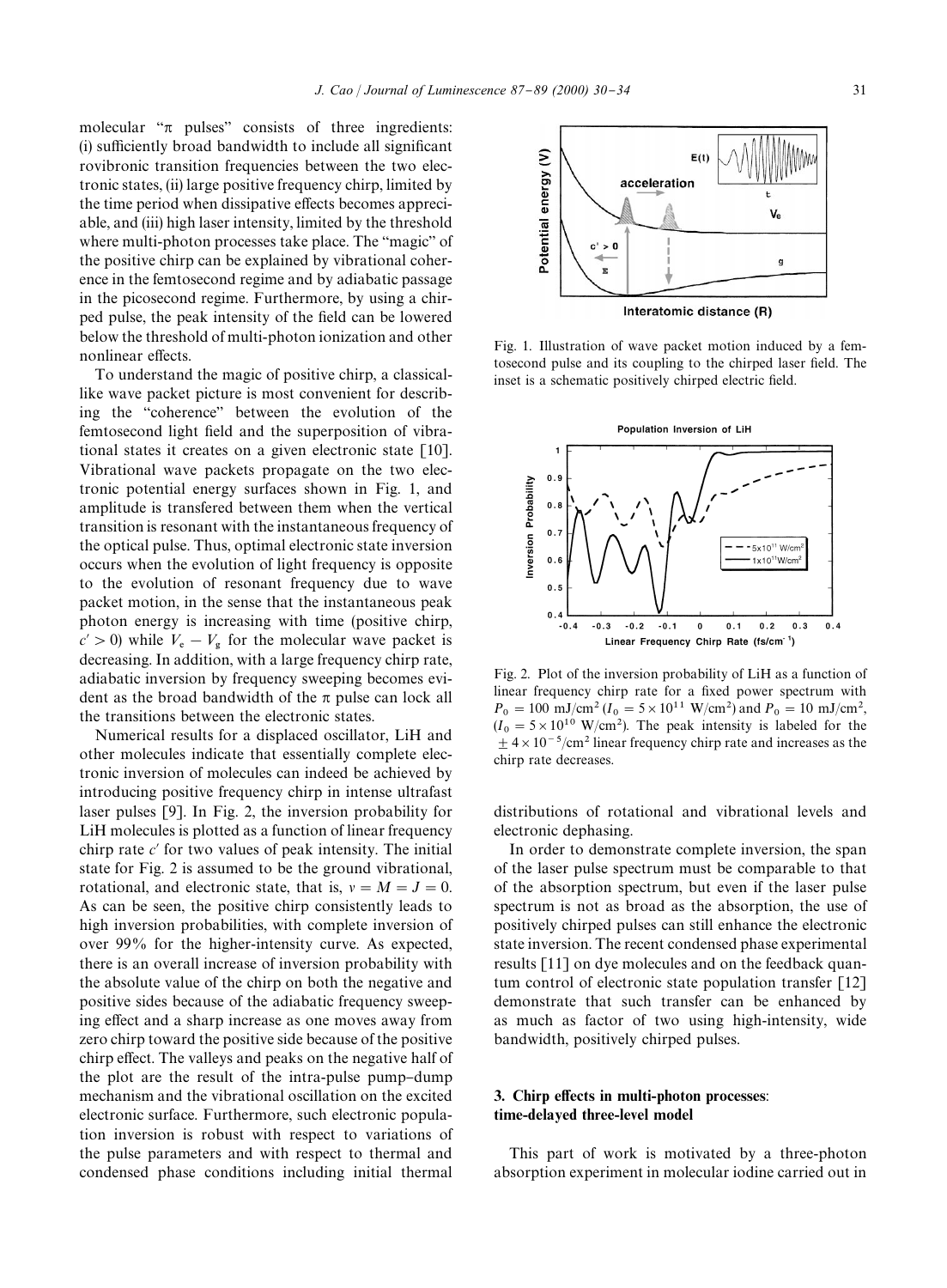the Wilson group  $[13]$ . For a fixed power spectrum, the chirp increases the pulse duration and hence decreases the peak intensity. Since the multi-photon absorption yield depends on peak intensity, one would expect that the fluorescence from the three-photon absorption should reach a maximum at zero chirp. Surprisingly, the experimental result shows enhancements of as much as a factor of three for chirped pulses with respect to transform-limited zero chirp pulses. Theoretical analysis [14] reveals three possible intrapulse mechanisms involved in the multi-photon processes:

#### 3.1. Sequential resonance effect

The sign of the chirp leads to a frequency ordering that is in resonance first with the transition from the ground state to the intermediate state, and then in resonance with the transition from the intermediate state to the final state. (see Fig. 3) This resonance sequence within the same pulse helps build up transient population in the intermediate state and thus enhance the overall population transfer. The sequential resonance effect has been first predicted for atomic systems and is now used to explain the three-fold enhancement for the positive chirp in the iodine experiment.

#### 3.2. Time-delay resonance effect

Within the same laser pulse, there is a time delay between the first and the second photons, as shown in Fig. 3. During this time delay, the vibrational wave packet created by the first photon gains momentum and moves towards the resonance window. The optimal chirp stretches the pulse duration to match the delay-time necessary for the wave packet to reach the resonance



Fig. 3. A schematic diagram of a two-photon process where a molecule in the ground state  $|0\rangle$  is excited by a nearly resonant electric field to a final electronic state  $|2\rangle$  via an intermediate state  $1$ ). The three intra-pulse dynamical mechanisms, i.e., sequential-resonance, time-delay, and chirp following, are illustrated from top to bottom.

window. In contrast, the shortest pulse with zero chirp does not provide enough delay time for the wave packet motion; therefore, the peak intensity at zero chirp does not lead to the maximum yield, as one would expect.

### *3.3. Chirp-following resonance effect*

Since the transition frequency is defined for the instantaneous position of the wave packet, the wave packet motion in Fig. 3 introduces time dependence in its resonance frequency. The optimal laser chirp follows the change in the transition frequency so that the population transfer to the final state can be most efficient  $[15,16]$ . Since the resonant frequency decreases with time, a negative chirp is usually preferred to maximize the chirpfollowing effect.

To capture the basic physics of multi-photon processes, one should take into account the wave packet motion on the intermediate state. This consideration leads to a simple time-delayed three-level model, where the vibrational wave packet created by the first photon gains momentum and moves to a new position for the second excitation. Then, the second transition frequency in the three-level model is no longer a constant but is a function of the delay time. With this simple modification, two-photon yield (or three-photon yield) can be obtained in a closed-form expression [14]

$$
N_2 = \frac{P^2}{\Gamma \tau} |C(\Delta)|^2 \tag{1}
$$

with  $C(\Delta)$  explicitly given as

$$
C(\Delta) = \int_0^\infty ds \exp\left[ -\gamma^2 \frac{s^2}{4} - \frac{(\Delta - \alpha s^2)^2}{4\gamma^2} + i(\Delta - \alpha s^2) \frac{s}{2} \right],\tag{2}
$$

where  $\gamma^2 = 1/\tau^2 + i\epsilon$ , *P* is the integrated intensity,  $\tau$  is the pulse duration,  $\Gamma$  is the bandwidth,  $c$  is the linear chirp, *s* is the delay time, and  $\Delta$  is the off-resonance detuning.

With this expression, two-photon yield is plotted in Fig. 4 as a function of linear chirp rate for a given power spectrum. Depending on the off-resonance detuning, the chirp-dependence of two-photon yield is the combined result of the three mechanisms. For a resonant pulse, the peak at the negative chirp is the result of the intra-pulse chirp following effect. With a small detuning, two peaks on each side of zero chirp are the result of the intra-pulse time-delay effect. As the detuning further increases, the intra-pulse sequential resonance effect starts to dominate and the higher peak moves to the positive side. This last curve corresponds to the iodine experiment. These results agree with our physical pictures and help to understand multi-photon experiments in molecular systems.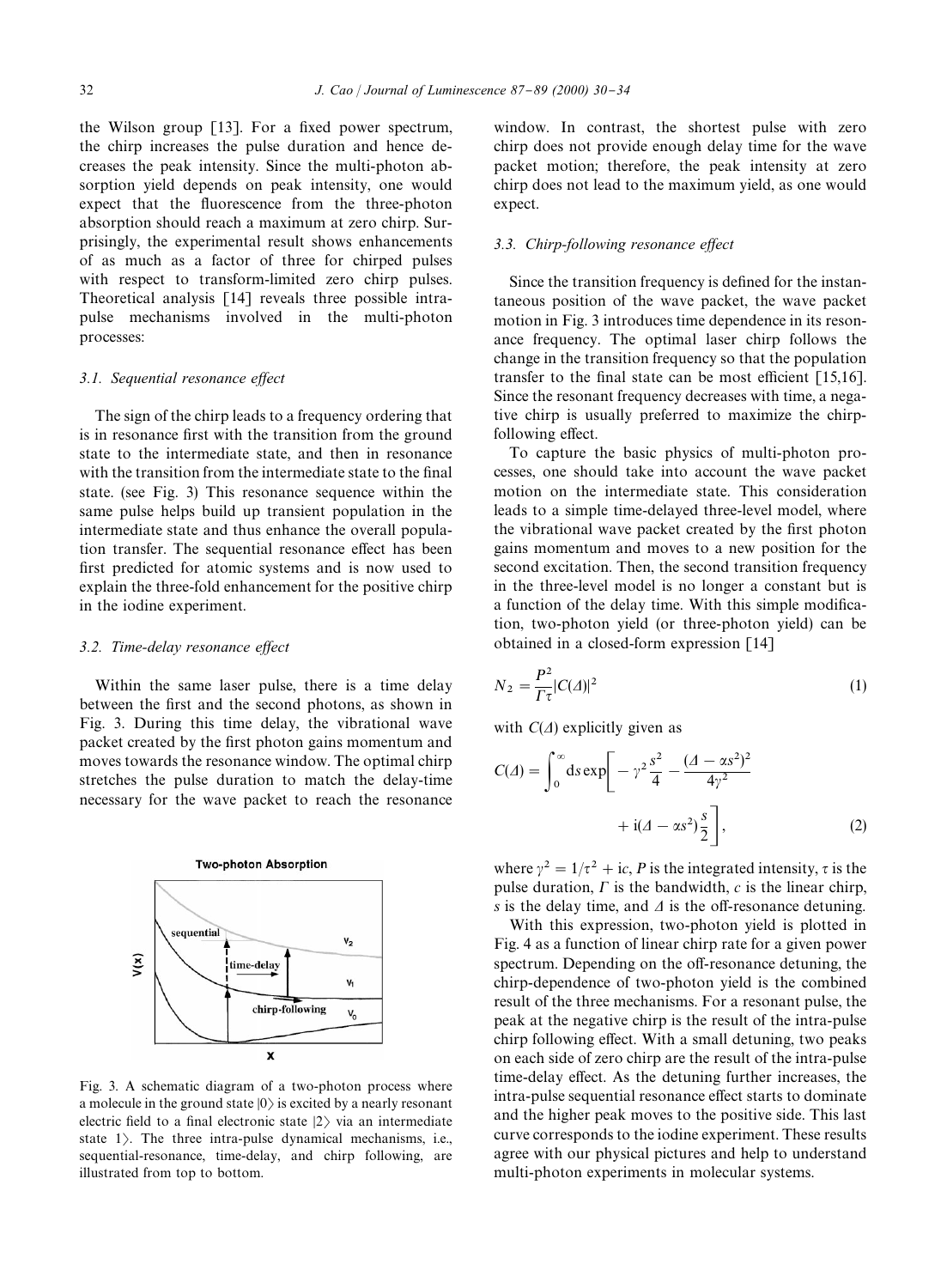

Fig. 4. A plot of the two-photon yield evaluated from Eqs. (1) and  $(2)$  as a function of the linear frequency chirp rate  $c'$  for  $\Gamma = 5$ ,  $\alpha = 1$  and  $P^2/\gamma = 1$ . The four curves corresponds to a resonant electric field ( $\Delta = 0$ ), a near-resonant electric field  $(\Delta = 2)$ , an off-resonant electric field  $(\Delta = 4)$ , and a far-offresonant electric field  $(\Delta = 8)$ , respectively.

#### 4. Control of decoherence with tailored laser fields

The coupling of a quantum system to the fluctuating environments leads to irreversible lose of the phase information (i.e., coherence) of the system, which is known as dephasing or decoherence. The rate of decoherence can be measured with photon echo and other related techniques. A more challenging problem is to design strategies to preserve the phase information against dissipation. Maintaining coherence becomes a practical issue for implementing quantum computation and quantum communication, which exploit the phase coherence of quantum systems [17,18]. A possible approach is to reduce dissipation by introducing strong coupling to a coherence source [19]. Here, we explore the possibility of controlling decoherence with strong light-matter interactions, which transfer the coherence of the laser field to the coherence of the quantum system.

To quantitatively measure the degree of decoherence and its suppression, we can analyze the change of dissipative eigen-structures as the result of the coupling to the laser field. Formally, dissipative quantum dynamics follows Liouville equations,  $\dot{\rho} = \mathcal{L}\rho$ , with  $\rho$  being the density matrix. The Liouville operator  $\mathscr L$  is generally non-Hermitian and has a set of complex eigenvalues, where the imaginary part  $\omega$  is the oscillation frequency and the real part  $\gamma$  is the decay rate [20]. The coupling to an intense laser field changes the eigen-structure of the system such that  $\omega(E)$  becomes the Rabi oscillation frequency and  $\gamma(E)$  becomes the decoherence rate. Numerical calculations of two-state systems show that the  $\gamma(E)$  decreases monotonically with the field strength *E*, thus supporting the proposal of optical control of decoherence [21].

To further exploit the phase coherence of laser fields, let us consider the two-state system in Fig. 5. Here, the



Fig. 5. A schematic diagram for the suppression of decoherence with strong laser field. To effectively control decoherence, the laser frequency can be modulated to match the change in the transient transition frequency.

condensed phase environment introduces a random phase, which carries opposite signs on the ground and excited wave functions. When the Rabi oscillation is faster than the correlation time scale of phase fluctuations, the random phases on the two states cancel out and thus the decoherence can be avoided. During the Rabi oscillations, the wave-packet on the excited state relaxes to the lower-frequency region, and the wave packet on the ground state relaxes to the higherfrequency region. Thus, the optimal laser field to control decoherence consists of alternating frequency components, which match the change in the resonant frequency. This idea is currently being tested and the preliminary results agree with the analysis [21].

#### 5. Summary

To conclude, (i) nearly complete electronic population inversion of molecular systems can be achieved with intense positively chirped broadband laser pulses. (ii) A time-delayed three-level model can be used to identify and characterize three intra-pulse dynamical mechanisms in the three-photon iodine experiment. (iii) Control of decoherence, crucial for the realization of quantum computation and communication, is suggested by using tailored intense laser fields. Together, these examples provide not only interpretation and predication for nonlinear optical experiments but also new possibilities to control chemical reactions and quantum decoherence by single-field phase modulation.

# Acknowledgements

Sections 2 and 3 are based on the work carried out in collaboration with my colleagues in the Wilson group. The last section is based on the current research in my group at MIT, which is supported by the MIT start-up